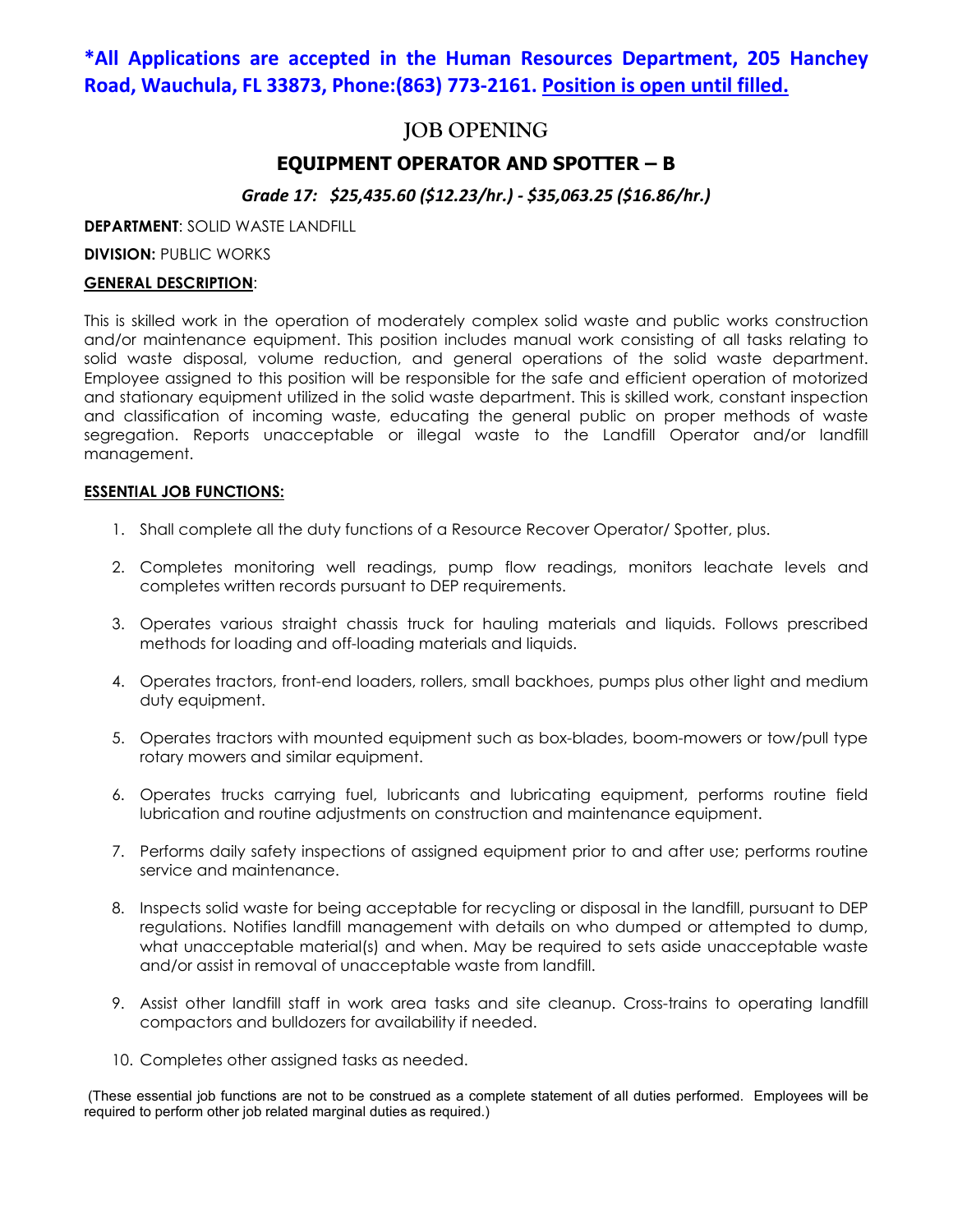# **\*All Applications are accepted in the Human Resources Department, 205 Hanchey Road, Wauchula, FL 33873, Phone:(863) 773-2161. Position is open until filled.**

#### **EQUIPMENT OPERATOR AND SPOTTER – B Page 2**

#### **MINIMUM QUALIFICATIONS:**

#### **KNOWLEDGE, ABILITIES AND SKILLS:**

Knowledge of the operating and repair characteristics of medium and heavy automotive and construction/ maintenance equipment; Knowledge of the component parts, operating principles and maintenance needs of medium and light equipment; One (1) year of related experience. Knowledge of the occupational hazards and necessary safety precautions in the operation of medium and heavy equipment; Knowledge of traffic laws and other regulations governing the operation of equipment on construction activities; Ability to obtain necessary information and to complete accurate accident and other reports; Ability to operate equipment over rough terrain and to perform manual labor, occasionally under adverse weather conditions; Ability to field service various types construction equipment and to make minor adjustments and repairs; Ability to understand and carry out oral and written instructions; Skill in the operation of large and small trucks, construction and transportation equipment.

#### **EDUCATION AND EXPERIENCE:**

High school graduation or possession of an acceptable equivalency diploma plus experience in the operation and routine maintenance of a variety of automotive, construction and road maintenance equipment; One (1) year of related experience ; Final decision of appointment to this job may be based on applicant's demonstrated ability to physically operate, drive and perform the illustrated tasks described herein.

(A comparable amount of training, education or experience can be substituted for the minimum qualifications.)

#### **LICENSES, CERTIFICATIONS OR REGISTRATIONS:**

Possession of a valid Florida Class "B" Commercial Driver's License with Air Brake, Tanker, (and Hazardous Materials\*) endorsements; **Must** possess or obtain within 6 months of landfill employment, a Landfill Spotters Certification as approved by the DEP. \* Note: This endorsement may be required in the future.

#### **ESSENTIAL PHYSICAL SKILLS:**

- Acceptable eyesight (with or without corrections),
- Acceptable hearing (with or without corrections),
- Ability to communicate both orally and in writing,
- Heavy (45 pounds and over) lifting and carrying,
- Walking, standing, kneeling, bending, stooping, pushing, pulling, and throwing;
- Driving and operating solid waste equipment.